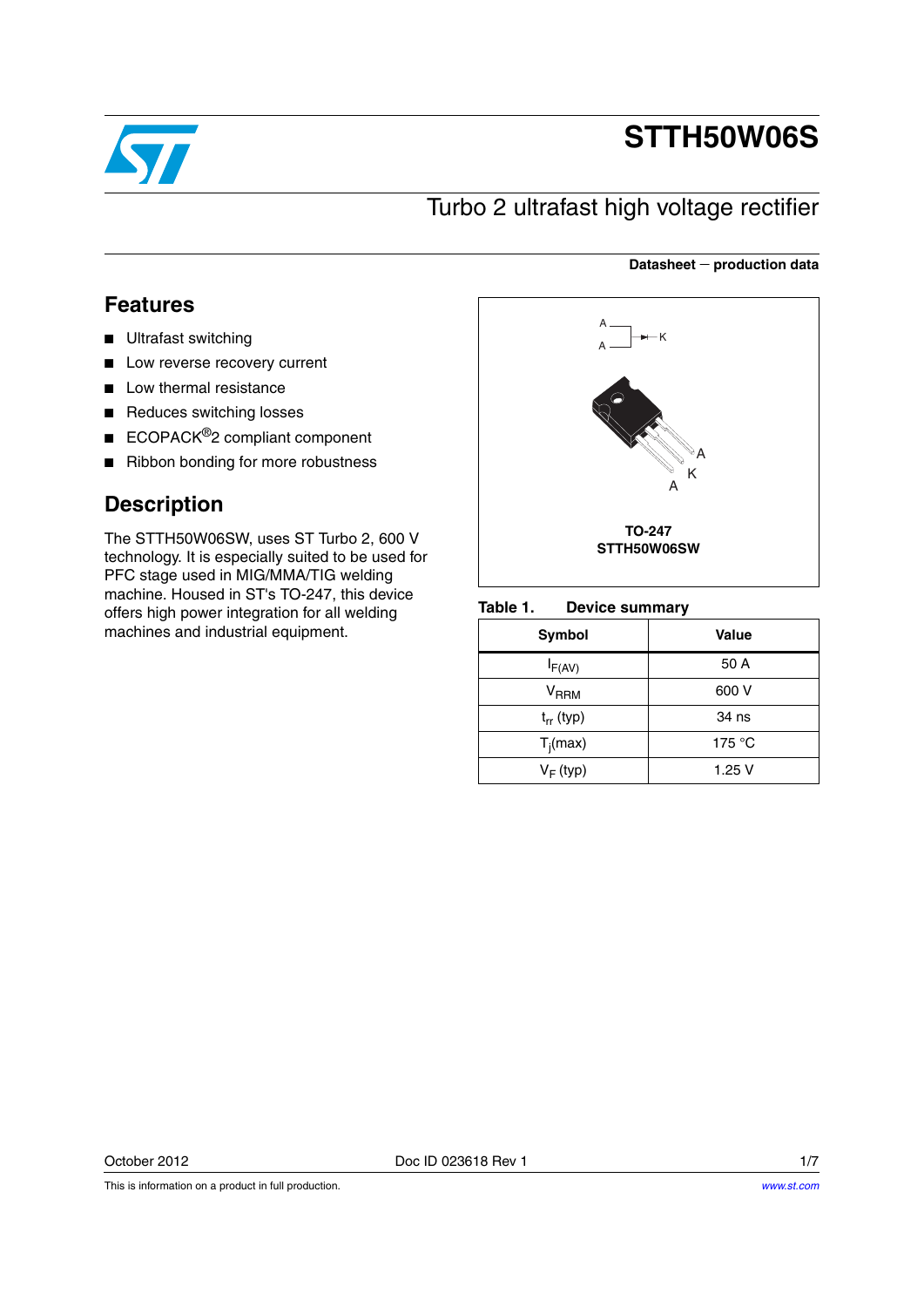## **1 Characteristics**

#### Table 2. Absolute ratings (limiting values, at 25 °C, unless otherwise specified)

| Symbol                    | <b>Parameter</b>                                                | Value           | Unit |   |
|---------------------------|-----------------------------------------------------------------|-----------------|------|---|
| <b>V<sub>RRM</sub></b>    | Repetitive peak reverse voltage                                 | 600             |      |   |
| F(RMS)                    | Forward rms current                                             | 75              | А    |   |
| IF(AV)                    | Average forward current, $\delta = 0.5$<br>$T_c = 100 °C$       |                 | 50   | Α |
| <sup>I</sup> FSM          | Surge non repetitive forward current<br>$tp$ = 10 ms sinusoidal |                 | 390  | А |
| $\mathsf{T}_{\text{stg}}$ | Storage temperature range                                       | $-65$ to $+175$ | °C   |   |
| T.                        | Maximum operating junction temperature                          | + 175           | °C   |   |

#### Table 3. **Thermal resistance**

| <b>Symbol</b> | <b>Parameter</b> | Value | Unit            |
|---------------|------------------|-------|-----------------|
| $R_{th(j-c)}$ | Junction to case | υ. Ι  | $\degree$ C / W |

#### Table 4. **Static electrical characteristics**

| Symbol      | <b>Parameter</b>                                | <b>Test conditions</b>             |                 | Min. | Tvp  | Max. | Unit         |
|-------------|-------------------------------------------------|------------------------------------|-----------------|------|------|------|--------------|
|             | $I_R$ <sup>(1)</sup><br>Reverse leakage current | $T_i = 25 °C$                      | $V_R = V_{RRM}$ |      |      | 50   | μA           |
|             |                                                 | $T_i = 125 °C$                     |                 |      | 50   | 500  |              |
| $V_F^{(2)}$ | Forward voltage drop                            | $T_i = 25 \text{ }^\circ \text{C}$ | $H_F = 50 A$    |      |      | 2.4  | $\mathsf{v}$ |
|             |                                                 | $T_i = 150 °C$                     |                 |      | 1.25 | 1.6  |              |

1. Pulse test:  $tp = 5$  ms,  $\delta < 2\%$ 

2. Pulse test:  $tp = 380 \text{ }\mu\text{s}, \delta < 2\%$ 

To evaluate the conduction losses use the following equation:

 $P = 1.1 \times I_{F(AV)} + 0.01 I_{F}^{2}$ (RMS)

#### Table 5. **Dynamic electrical characteristics**

| Symbol          | <b>Parameter</b>         | <b>Test conditions</b> |                                                                                                                             |  | Typ | Max. | Unit |
|-----------------|--------------------------|------------------------|-----------------------------------------------------------------------------------------------------------------------------|--|-----|------|------|
| <sup>I</sup> RM | Reverse recovery current |                        |                                                                                                                             |  | 14  | 19   | A    |
| $Q_{RR}$        | Reverse recovery charge  |                        | $T_j = 125 \text{ °C}$ $\left  \frac{I_F}{I} \right  = 50 \text{ A}$ , $V_R = 400 \text{ V}$<br>$dl_F/dt = -200$ A/ $\mu s$ |  | 850 |      | nC   |
| $S_{factor}$    | Softness factor          |                        |                                                                                                                             |  | 0.3 |      |      |
| $t_{rr}$        | Reverse recovery time    |                        | $T_j = 25 \text{ °C}$ $\begin{vmatrix} I_F = 1 \text{ A}, V_R = 30 \text{ V} \\ dl_F/dt = -100 \text{ A/ps} \end{vmatrix}$  |  | 34  | 45   | ns   |
| $t_{fr}$        | Forward recovery time    | $T_i = 25 °C$          | $I_F = 50$ A,                                                                                                               |  |     | 200  | ns   |
| $V_{FP}$        | Forward recovery voltage | $T_i = 25 °C$          | $V_{FR} = 1.8 V$<br>$dl_F/dt = 400$ A/ $\mu s$                                                                              |  | 2.8 | 4    | v    |

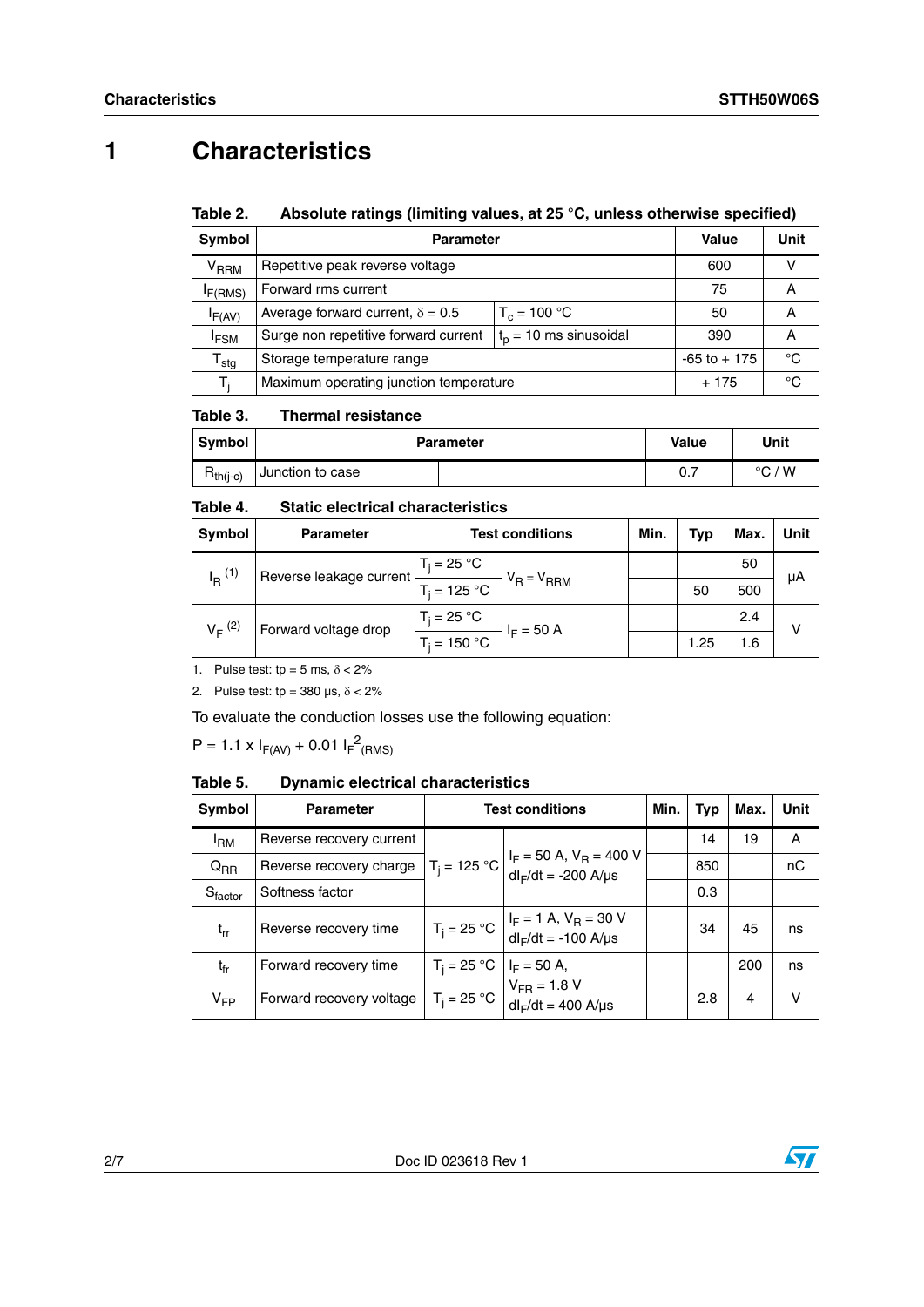### **Figure 1. Average forward power dissipation versus average forward current**





### **Figure 3. Relative variation of thermal impedance junction to case versus pulse duration**





Figure 5. Reverse recovery time versus dl<sub>F</sub>/dt **(typical values)**

**Figure 6. Reverse recovery charges versus dI**F**/dt (typical values)**

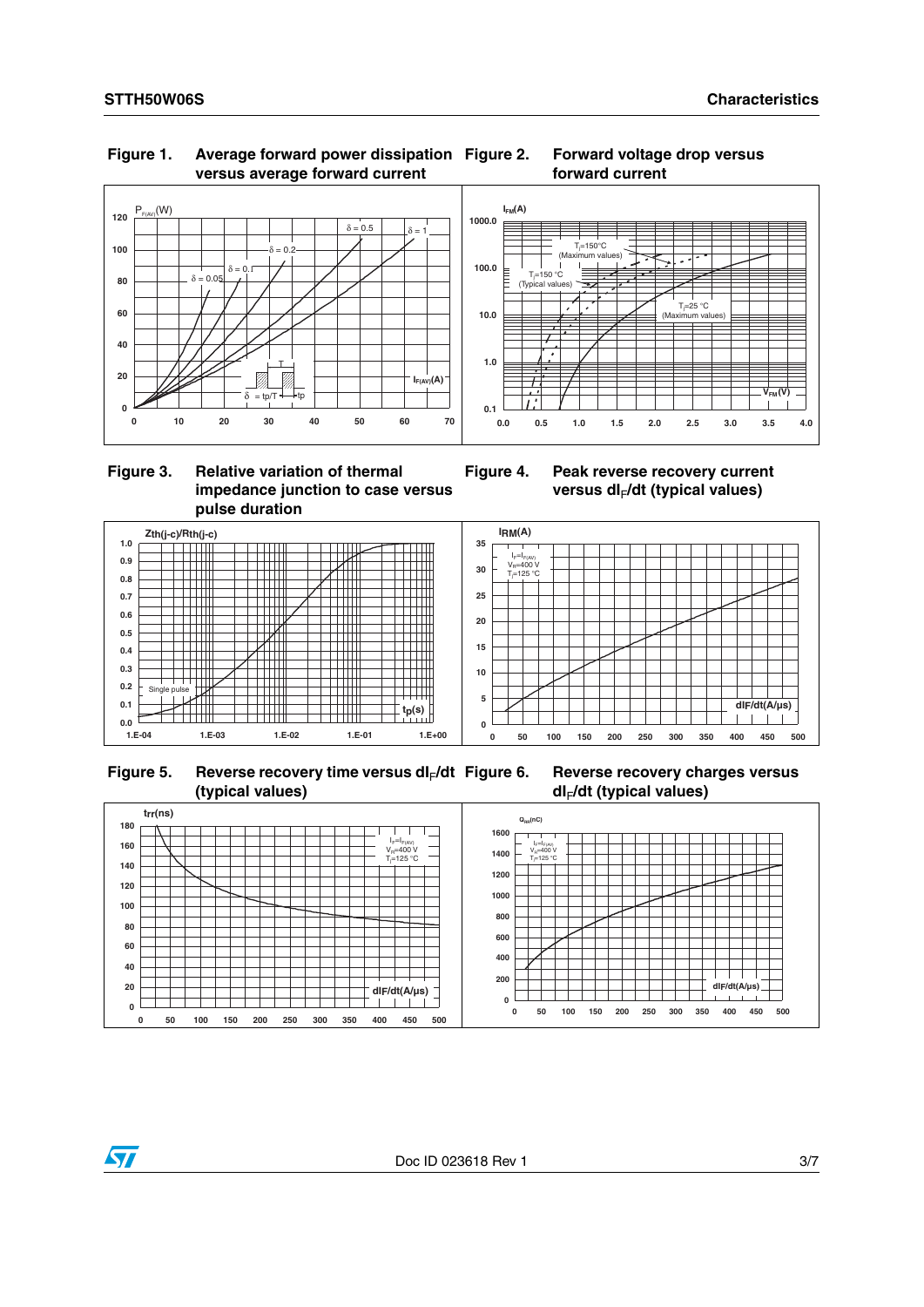### **Figure 7. Reverse recovery softness factor**  versus dl<sub>F</sub>/dt (typical values)

### **Figure 8. Relative variation of dynamic parameters versus junction temperature**













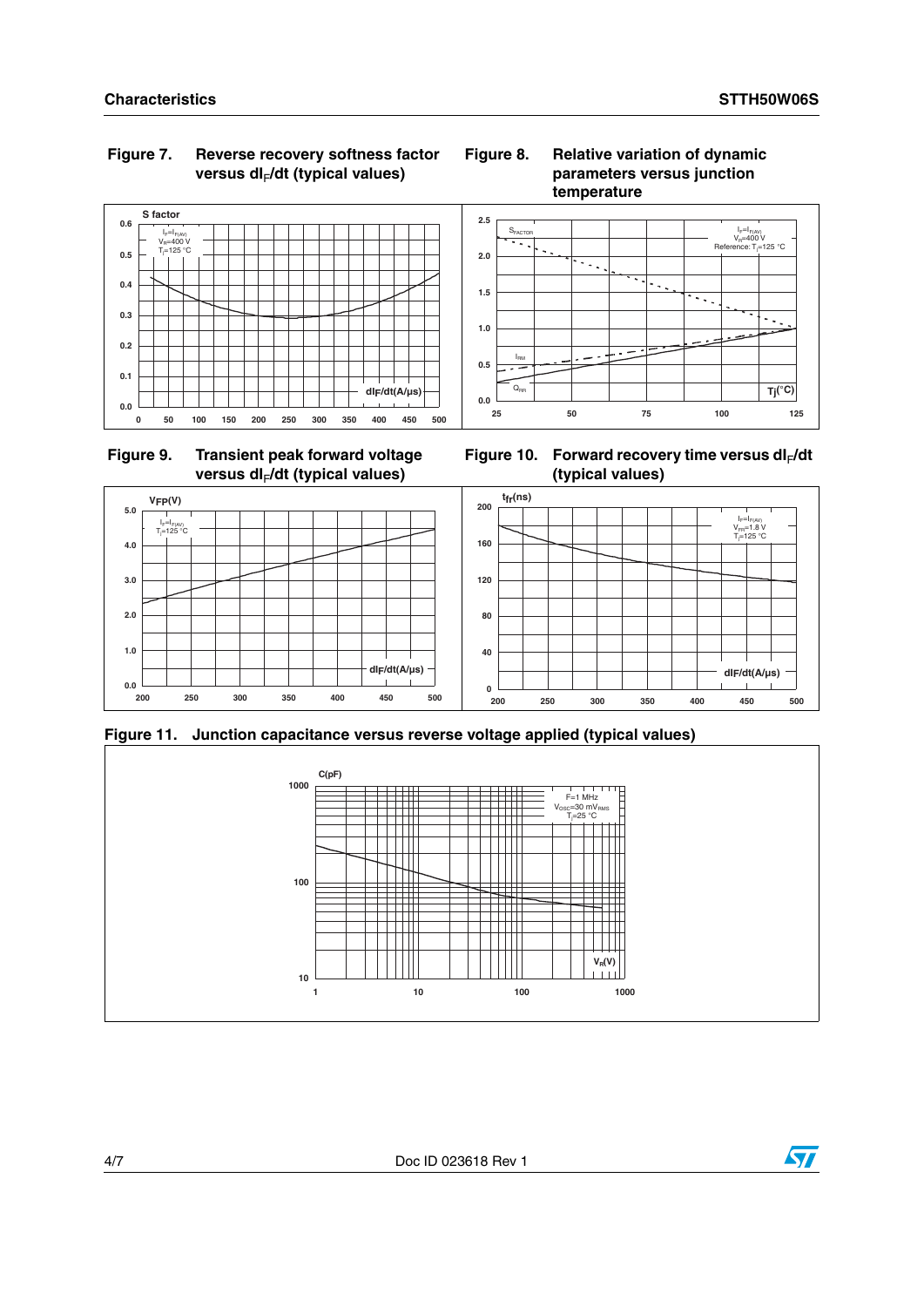## **2 Package information**

- Epoxy meets UL94, V0
- Cooling method: by conduction (C)
- Recommended torque value: 0.55 N·m (1.0 N·m maximum)

In order to meet environmental requirements, ST offers these devices in different grades of ECOPACK® packages, depending on their level of environmental compliance. ECOPACK® specifications, grade definitions and product status are available at: *[www.st.com](http://www.st.com).* ECOPACK® is an ST trademark.

Table 6. **Table 6. TO-247 dimensions**

|                                                                         |                             |                |                       | <b>Dimensions</b> |                    |       |       |               |       |
|-------------------------------------------------------------------------|-----------------------------|----------------|-----------------------|-------------------|--------------------|-------|-------|---------------|-------|
|                                                                         |                             |                | Ref.                  |                   | <b>Millimeters</b> |       |       | <b>Inches</b> |       |
|                                                                         |                             |                |                       | Min.              | Typ.               | Max.  | Min.  | <b>Typ</b>    | Max.  |
| min<br>Α<br>Ε<br>$\overline{\phi}$<br>√∳<br>$\mathbb S$<br>ÆR<br>누<br>D |                             | A              | 4.85                  |                   | 5.15               | 0.191 |       | 0.203         |       |
|                                                                         |                             | A <sub>1</sub> | 2.20                  |                   | 2.60               | 0.086 |       | 0.102         |       |
|                                                                         |                             | b              | 1.00                  |                   | 1.40               | 0.039 |       | 0.055         |       |
|                                                                         | Heat-sink plane<br>ÆP       | b <sub>1</sub> | 2.00                  |                   | 2.40               | 0.078 |       | 0.094         |       |
|                                                                         |                             | Ő              | b <sub>2</sub>        | 3.00              |                    | 3.40  | 0.118 |               | 0.133 |
|                                                                         |                             |                | C                     | 0.40              |                    | 0.80  | 0.015 |               | 0.031 |
| L2<br>-⊕-                                                               |                             |                | $D^{(1)}$             | 19.85             |                    | 20.15 | 0.781 |               | 0.793 |
| L1<br>b1                                                                | c<br><b>BACK VIEW</b><br>A1 |                | Е                     | 15.45             |                    | 15.75 | 0.608 |               | 0.620 |
| $\overline{b2}$                                                         |                             |                | е                     | 5.30              | 5.45               | 5.60  | 0.209 | 0.215         | 0.220 |
| b<br>$\overrightarrow{e}$                                               |                             |                | L                     | 14.20             |                    | 14.80 | 0.559 |               | 0.582 |
|                                                                         |                             |                | L <sub>1</sub>        | 3.70              |                    | 4.30  | 0.145 |               | 0.169 |
|                                                                         |                             |                | L2                    |                   | 18.50 typ.         |       |       | 0.728 typ.    |       |
|                                                                         |                             |                | $\varnothing P^{(2)}$ | 3.55              |                    | 3.65  | 0.139 |               | 0.143 |
|                                                                         |                             |                | ∅R                    | 4.50              |                    | 5.50  | 0.177 |               | 0.217 |
|                                                                         |                             |                | S                     | 5.30              | 5.50               | 5.70  | 0.209 | 0.216         | 0.224 |

1. Dimension D plus gate protrusion does not exceed 20.5 mm

2. Resin thickness around the mounting hole is not less than 0.9 mm

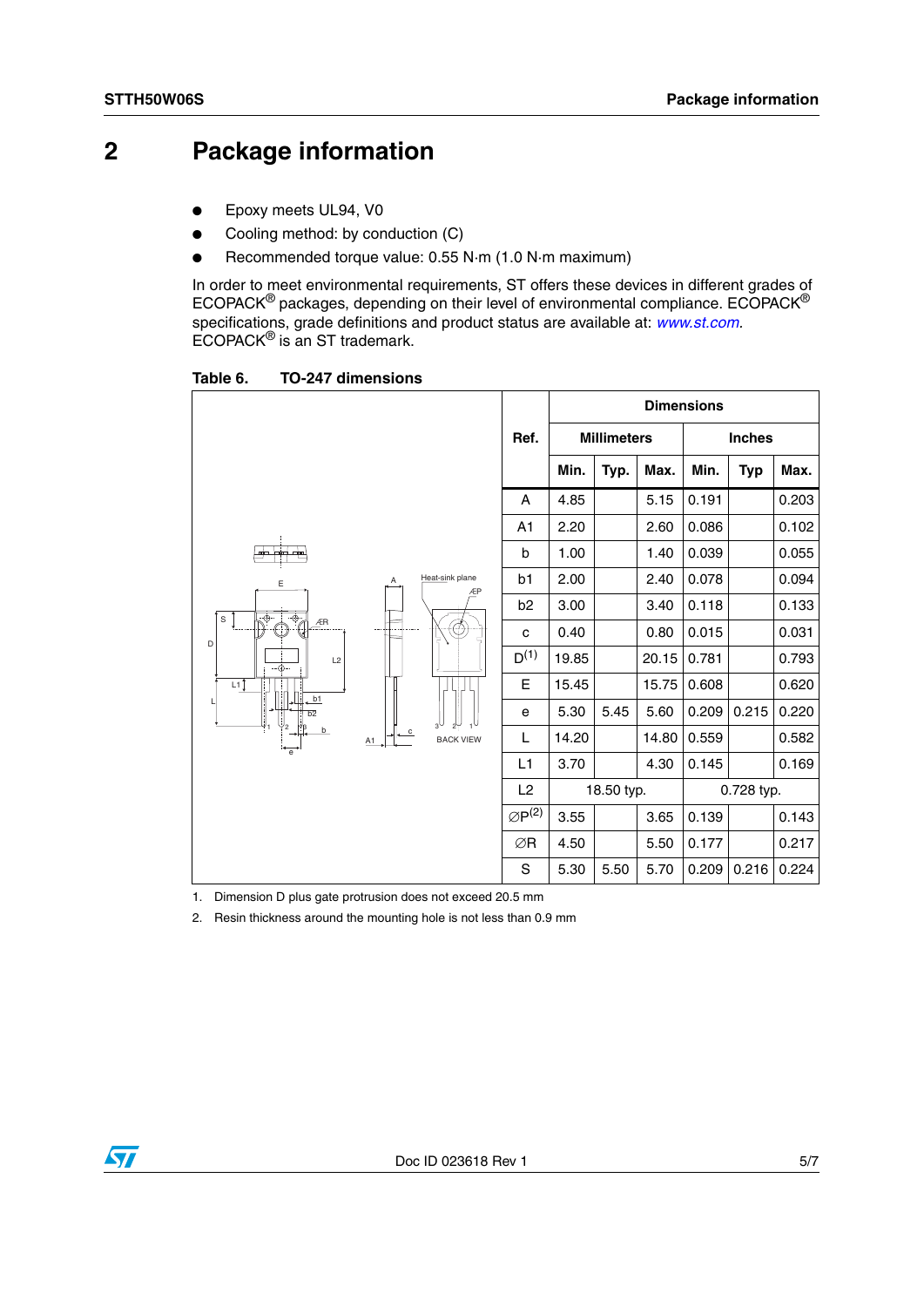## **3 Ordering information**

### Table 7. **Ordering information**

| Ordering type | <b>Marking</b> | Package | Weiaht | <b>Base atv</b> | Delivery mode |
|---------------|----------------|---------|--------|-----------------|---------------|
| STTH50W06SW   | STTH50W06SW    | TO-247  | 4.46 a | 50              | Tube          |

## **4 Revision history**

#### Table 8. **Document revision history**

| Date        | <b>Revision</b> | <b>Changes</b> |
|-------------|-----------------|----------------|
| 05-Oct-2012 |                 | First issue.   |